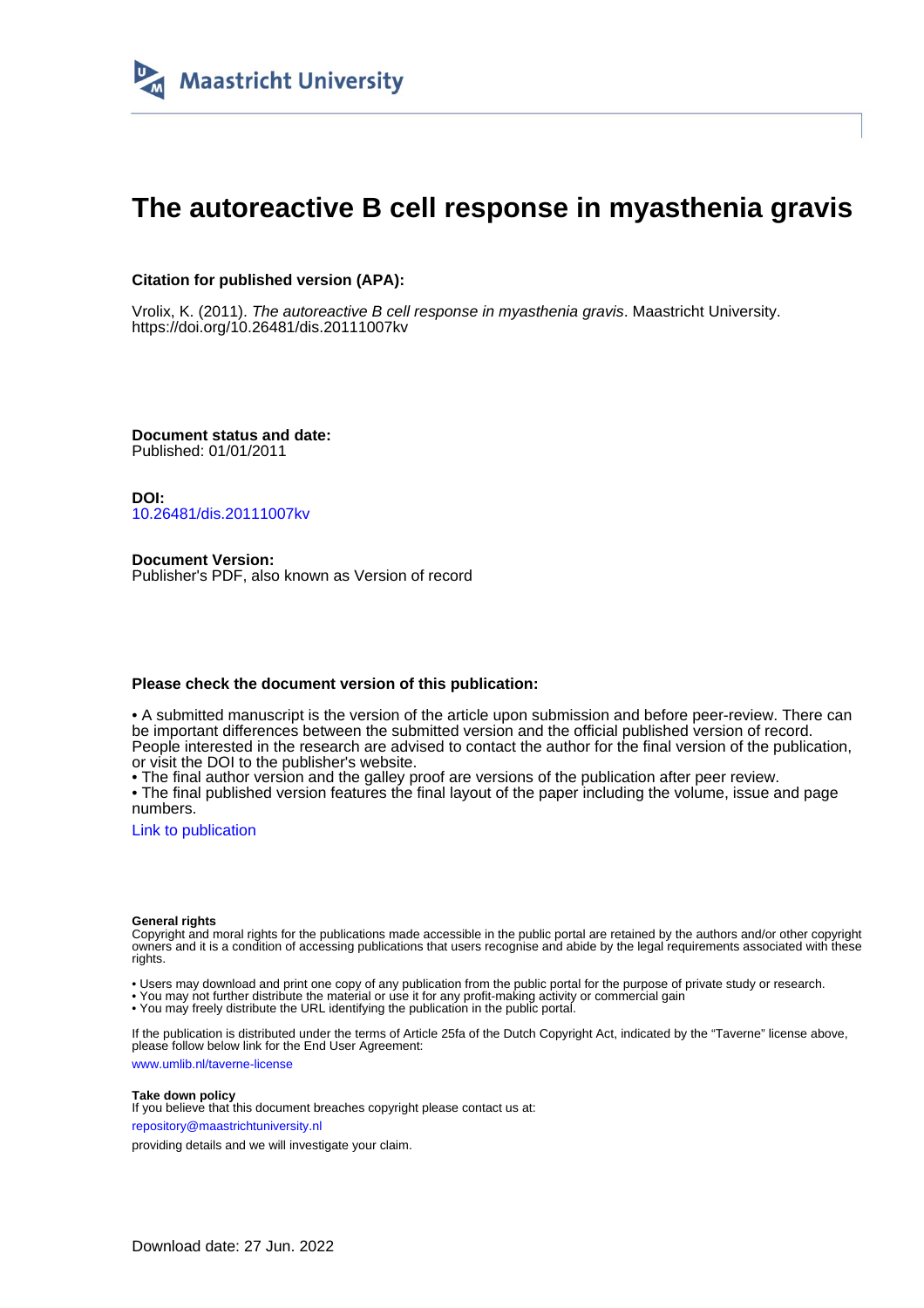## **The autoreactive B cell response in myasthenia gravis**

# Kathleen Vrolix Maastricht 2011

1. Naast anti‐AChR en anti‐MuSK antistoffen worden ook veel andere auto‐antistoffen teruggevonden bij MG‐patiënten. Deze antistoffen zijn vaak gericht tegen intracellulaire epitopen en zijn secundair aan het ziekteproces van MG. *(Dit proefschrift)*

2. De B‐cel immortalisatiemethode zoals beschreven in dit proefschrift is zeer geschikt om het B-cel repertoire van de thymus te bestuderen bij MG. Ook bij andere autoimmuunfenotypes zou deze techniek kunnen worden toegepast. *(Dit proefschrift)*

3. Het B cel‐ en antilichaamrepertoire van de thymus verschilt tussen gezonde personen en AChR‐MG‐patiënten. *(Dit proefschrift).*

4. Auto‐antistoffen bij idiopatische MG patiënten zijn gericht tegen extracellulaire epitopen van eiwiten ter hoogte van het postsynaptische membraan van de neuromusculaire junctie. ErbB‐receptoren zijn echter niet het doelwit van de antistoffen bij deze patiënten. *(Dit proefschrift)*

5. Proteasoom inhibitoren vormen een interessante therapie voor antistof‐gemedieerde auto‐immune aandoeningen, omdat ze in tegenstelling tot de klassieke immuunsuppressiva de plasmacellen wel uitschakelen. *(Dit proefschrift)*

6. Te weinig blootstelling aan infecterende stoffen, zoals symbiotische micro‐organismen en parasieten, tijdens de kindertijd verhoogt de vatbaarheid voor allergieën doordat de natuurlijke ontwikkeling van het immuunsysteem onderdrukt wordt. De verhoogde incidentie van auto‐immuunziektes in de ontwikkelde wereld kan dus gelinkt worden aan de hygiëne hypothese*. (Strachan, BMJ, 1989)*

7. Fysieke en psychologische stress zijn betrokken bij de ontwikkeling van auto‐ immuunziektes. Stress veroorzaakt niet alleen ziekte, maar ziekte veroorzaakt op zijn beurt ook stress bij patiënten, waardoor een vicieuze cirkel ontstaat. *(Stojanovich, Autoimmun. Rev., 2008)* 

8. Het onderscheiden van eigen en niet‐eigen, zowel door het immuunsysteem als door culturele groepen, gebeurt vaak op onduidelijke gronden.

9. Als je denkt te klein te zijn om een verschil te maken, heb je nog nooit de kamer gedeeld met een mug. *(Michelle Walker)*

10. De betekenis van 're' in research wordt kristalhelder tijdens een promotie-onderzoek.